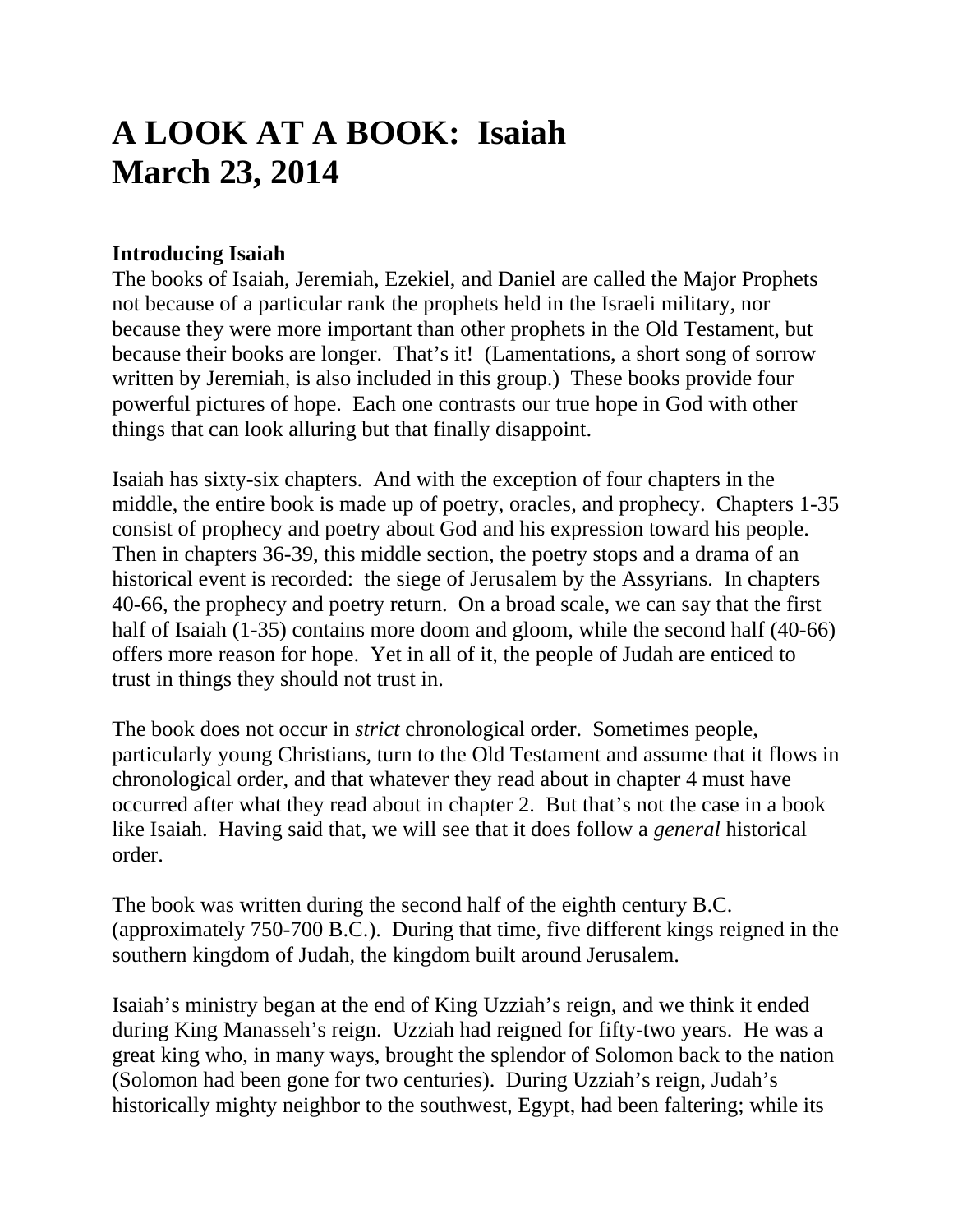up-and-coming mighty neighbor to the northeast, Assyria, was preoccupied with other matters. So Uzziah took advantage of the situation by regaining territory and political prestige for the nation of Judah. His death, around 745 B.C., then left something of a power vacuum. Isaiah describes the beginning of his own ministry in chapter 6 with these famous words, "In the year that king Uzziah died, I saw the Lord seated on the throne, high and exalted, and the train of his robe filled the temple" (6:1).

King Jotham, Uzziah's son, followed; he reigned for sixteen years and continued his father's programs.

King Ahaz, Jotham's son, succeeded him and also reigned sixteen years. By this point, the Assyrian empire had grown in strength and imperial ambition. It gobbled up the northern kingdom and eventually pushed its borders to within eight miles of the walls of Jerusalem. Ahaz then made a bad decision. He decided to put his trust in the Assyrian emperor. So he made a treaty with him, paid tribute to him, and even sent Israelites to Assyria to study their styles of worship to bring back to Jerusalem! In short, he made Judah a vassal of Assyria and Assyria's gods. Ahaz died around 715 B.C.

Ahaz's son Hezekiah followed him, and King Hezekiah reigned twenty-nine years as one of Judah's best kings. It was during his reign that the main historical crisis of the book of Isaiah occurred: the siege of Jerusalem by the Assyrians (chapters 36-37). In a sense, Hezekiah provoked the siege of Jerusalem exactly because he was a godly king. He would not abide the false worship or false gods of his father's reign any longer. Instead, he led the nation in putting their hope once more in the Lord by refusing to pay tribute to the foreign king. In response, almost two hundred thousand Assyrian troops descended upon the land of Palestine. They wiped out fortified city after fortified city until Jerusalem was fairly well alone and surrounded. We will come back to this story later.

Hezekiah's evil son Manasseh followed him, and he reigned fifty-five years. Tradition has it that early in King Manasseh's reign, he captured and imprisoned Isaiah because he hated Isaiah's prophecies against the false worship that Manasseh encouraged. Tradition also says that the king had Isaiah sawn in two, which may be what the author of Hebrews refers to when he speaks of great individuals of the faith being sawn in two (Hebrews 11:37).

But this book is not finally about the geopolitical situation of Isaiah's day. That is simply the stage on which the drama of Isaiah unfolded. The prophet is very clear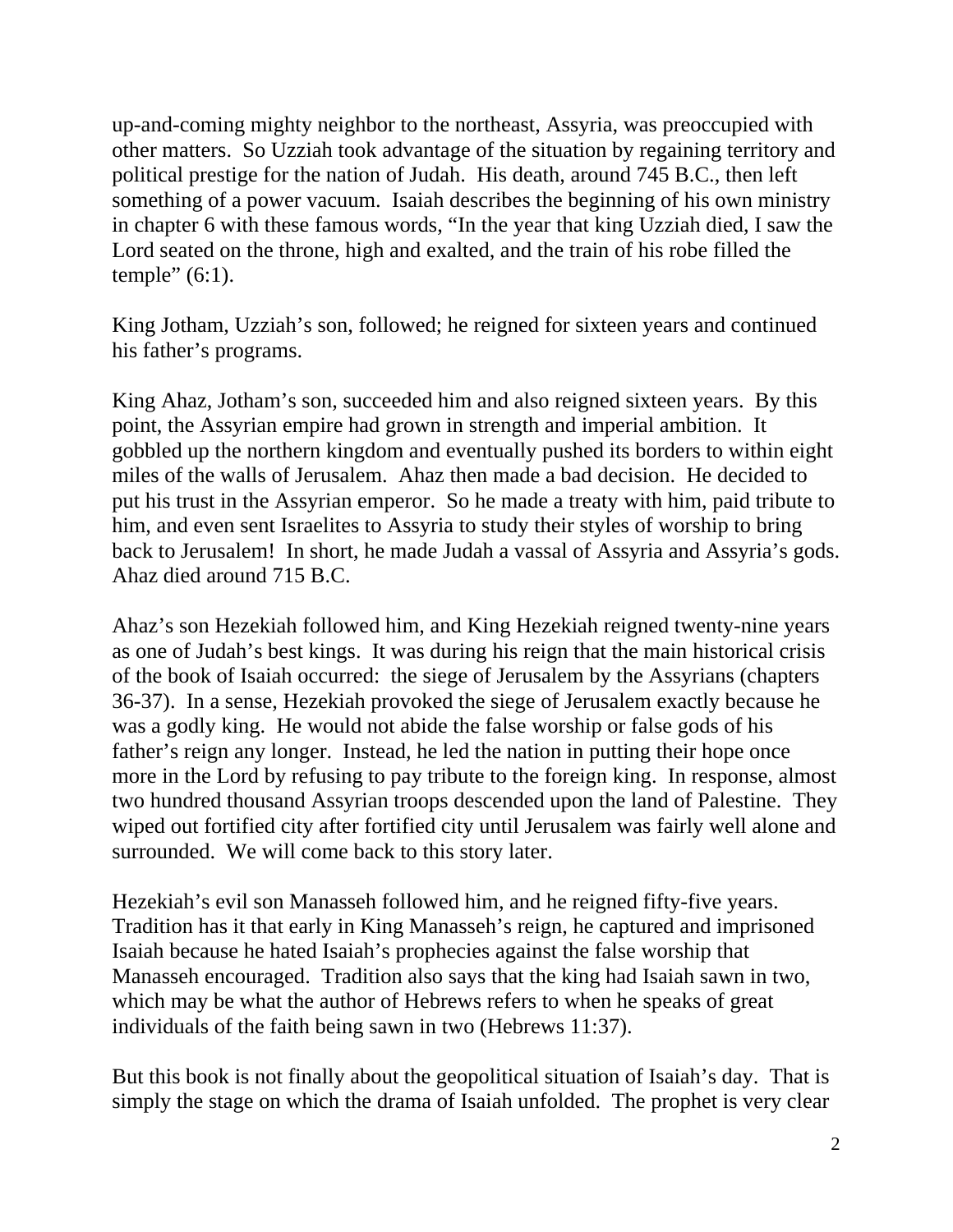as to what his vision is about. The book begins, "The vision concerning Judah and Jerusalem that Isaiah son of Amoz saw during the reigns of Uzziah, Jotham, Ahaz and Hezekiah, kings of Judah" (1:1). It is a vision about Judah and Jerusalem. Specifically, it's about Judah and Jerusalem's rebellion: "See how the faithful city has become a harlot! She once was full of justice; righteousness used to dwell in her – but now murderers!" (1:21).

God uses Isaiah to pronounce these types of condemnations on his people throughout the book. In chapter 5, they are called a vineyard which, though planted by God, yields only bad fruit (5:4). God "looked for justice, but saw bloodshed; for righteousness, but heard cries of distress" (5:7).

In chapter 59, Isaiah tells the people, "But your iniquities have separated you from your God; your sins have hidden his face from you, so that he will not hear" (59:2).

Isaiah 59:7-8 (cf. Romans 3:15-17)

Isaiah 64:6-7

That was the situation in which God called Isaiah to be a prophet. Concerning the people of Isaiah's day, we want to know what both the problem and solution were. Concerning us, we want to know in whom shall we place our trust and hope? This is what we want to learn from Isaiah.

## **The Problem: Trusting the Wrong Things**

So how did the people of God specifically rebel? In short, God's people trusted in the wrong things. We see that back at the very beginning of the book.

Isaiah 1:2-4

## *Trusting other kings*

When the people of Judah turned their backs on God, to whom did they turn? They turned to foreign kings. As the Assyrian threat became more and more real, they wanted to trust the king of Egypt. He had chariots and horsemen (see chapter 36). He could help. Right? Wrong! Isaiah warns, "Woe to those who go down to Egypt for help, who rely on horses, who trust in the multitude of their chariots and in the great strength of their horsemen, but do not look to the Holy One of Israel, or seek help from the Lord" (31:1). Then two verses later: "But the Egyptians are men and not God; their horses are flesh and not spirit. When the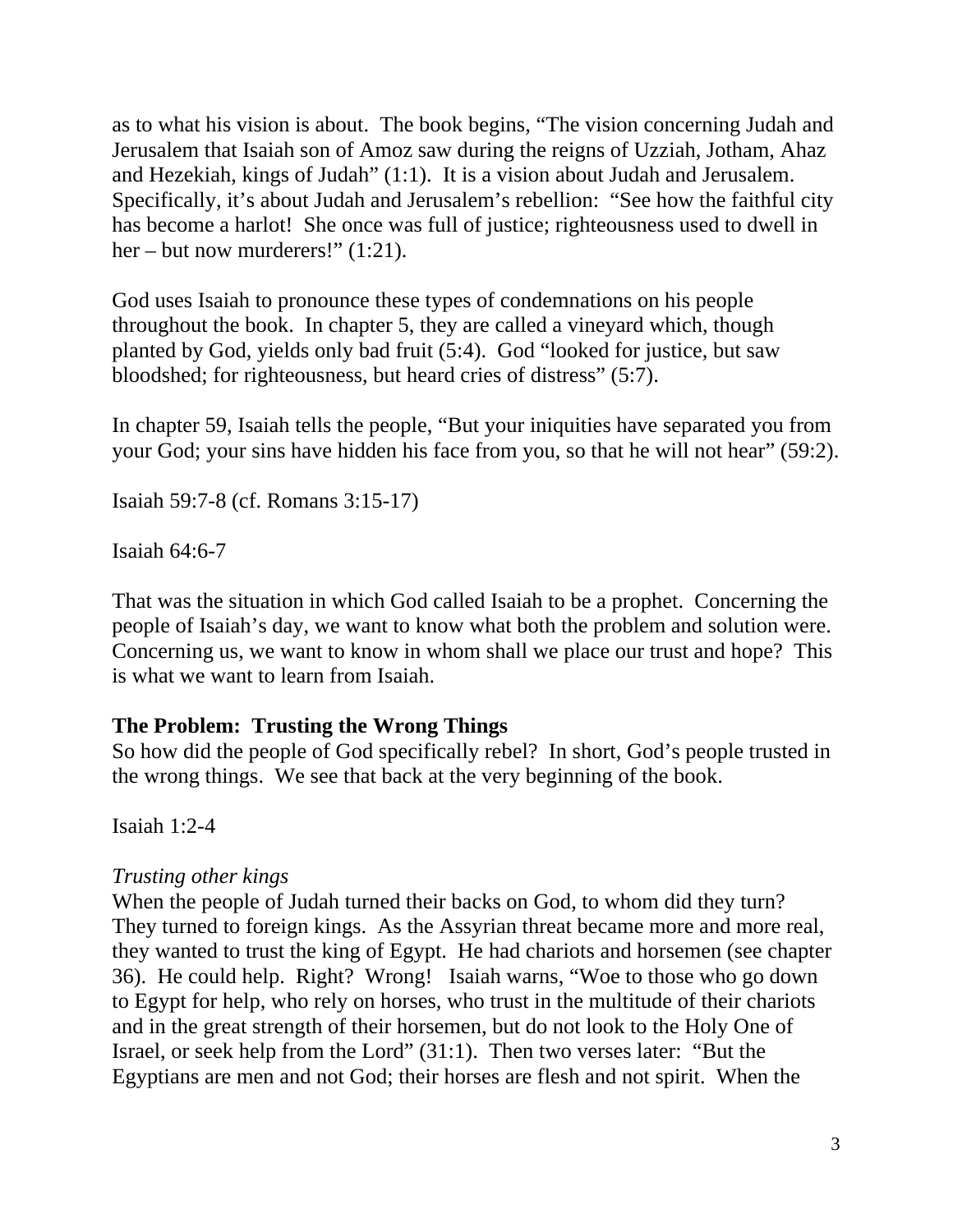Lord stretches out his hand, he who helps will stumble, he who is helped will fall; both will perish together" (31:3).

Then they trusted in the king of Assyria. Ahaz made a treaty with Assyria to be Judah's overlord and protector – to keep them safe.

Then, when that whole Assyria thing didn't work out, they trusted in Babylon. In the first half of the book (1-39), Assyria is the region's prevailing superpower. But by the middle of the book, soon after the siege of Jerusalem is lifted, Assyria begins to crumble and Babylon begins to emerge. In the second half of the book, then, Babylon is more prominent. Two Babylonian ambassadors visit Hezekiah in Judah in chapter 39, perhaps to get him to join into a treaty against Assyria. It's around this time, or shortly thereafter, that the Jewish nation begins trusting in Babylon to help them.

# *Trusting other gods*

Not only did the Jews trust in other kings, they trusted in other gods. So throughout the book, Isaiah attacks the people's idolatry. The people are "full of superstitions" (2:6). "Their land is full of idols; they bow down to the work of their hands, to what their fingers have made" (2:8). Clearly, Isaiah wants them to see the stupidity of what they are doing" "You are worshiping what your hands have made!" Yet that is exactly what happens when you or I worship something our hands produce, whether money, jobs, or even our children: the "creator" worships something he has "created." Chapters 41, 44, 57, and 65 all have long sections about idolatry, where the people worshiped and gave themselves over to things that were not God.

## *Trusting themselves*

Of course, the people and their leaders did not simply trust foreign kings and foreign gods, they trusted themselves. In chapter 22, Isaiah observes that as the people prepared to defend themselves (a good thing), they did not simultaneously trust in God to be their defender (a very bad thing!).

Isaiah 22:8-11

Isaiah 29:10-16

## *Trusting their own unfaithful leaders*

The people even trusted, in the wrong way, the good gifts that God gave them – their own leaders, for instance. When the leaders' plans differed from God's plans,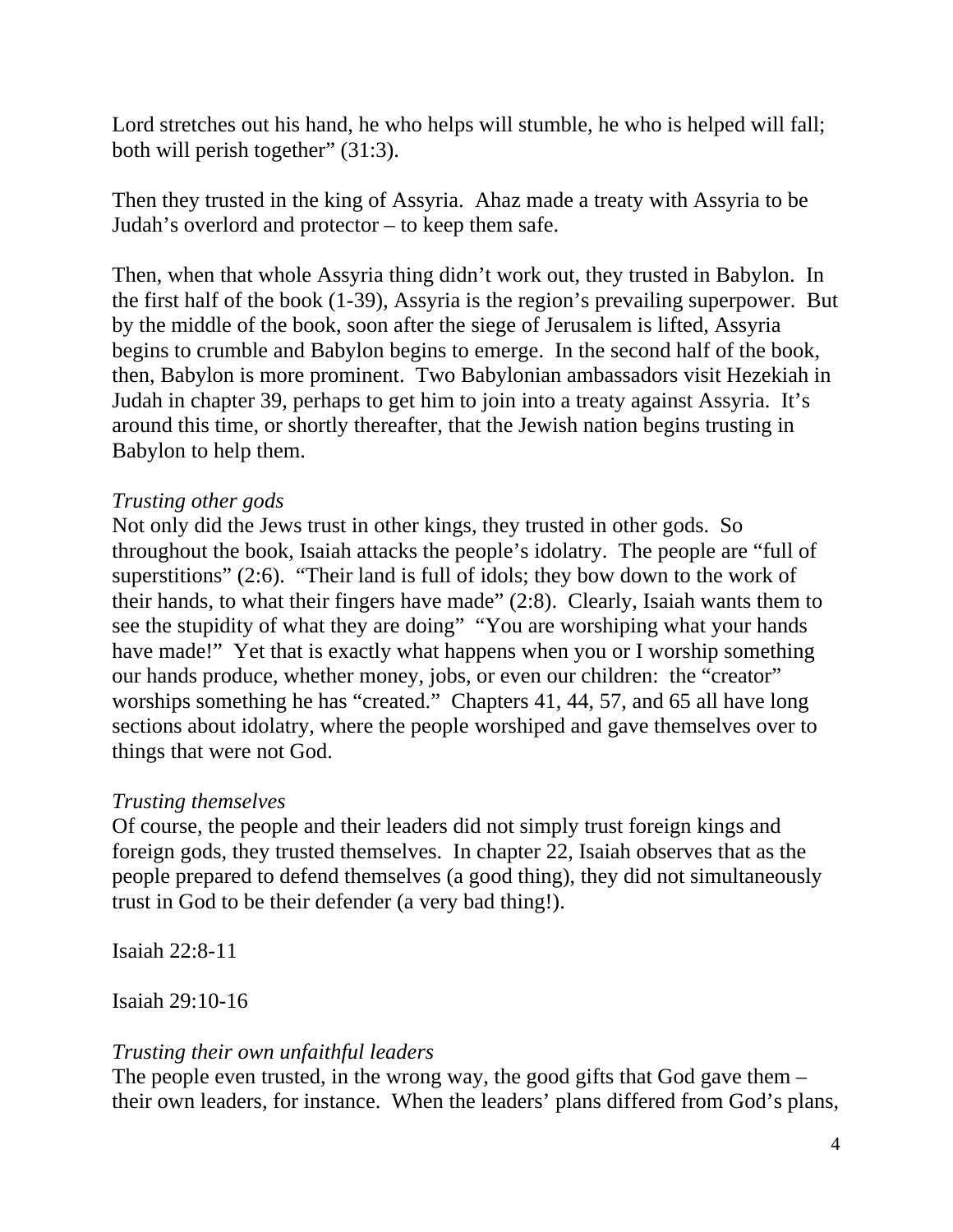the people should have demonstrated whom they truly trusted by refusing to follow their leaders into disobedience (see 3:1-3, 14). But they didn't; they followed their leaders.

Whenever God's appointed leader takes the people of God away from God's ways, we must not follow him. Our primary allegiance must remain with God. Ahaz was one king in a line of kings installed by God. Yet he forsook God. And the people followed him.

## Whom shall we trust?

As Christians, we are not exactly the Old Testament people of Judah, but we are similar. We are God's special people, and we are often tempted, individually and corporately, to put our trust in the wrong things.

In your own life, what motivates you? What are your real goals, your real ambitions, your real purposes? And what do you trust in to accomplish those ends?

What about the church? Many churches hope in many things other than God. Is it growth? In our culture, growing numbers – written figures – can be idols much more easily than carved figures. Do we assume that as long as the number of people walking through the door on Sunday morning increases we must be doing the right thing? What is the church tempted to trust in?

# **The Solution: Trusting God**

God alone was the right focus of his people's hope, and therefore he alone was the right object of their trust.

In chapter 40, Isaiah sets the idols side by side with God in order to demonstrate the absolute futility and folly of trusting anything other than the everlasting God, the Creator of the ends of the earth.

Isaiah 40:18-25, 28)

The idols they had been trusting in were nothing compared to the real God!

It was no accident that Isaiah had his great vision of God when he did. When the king whom the people had trusted died, Isaiah was allowed to see the real king, seated high and lifted up.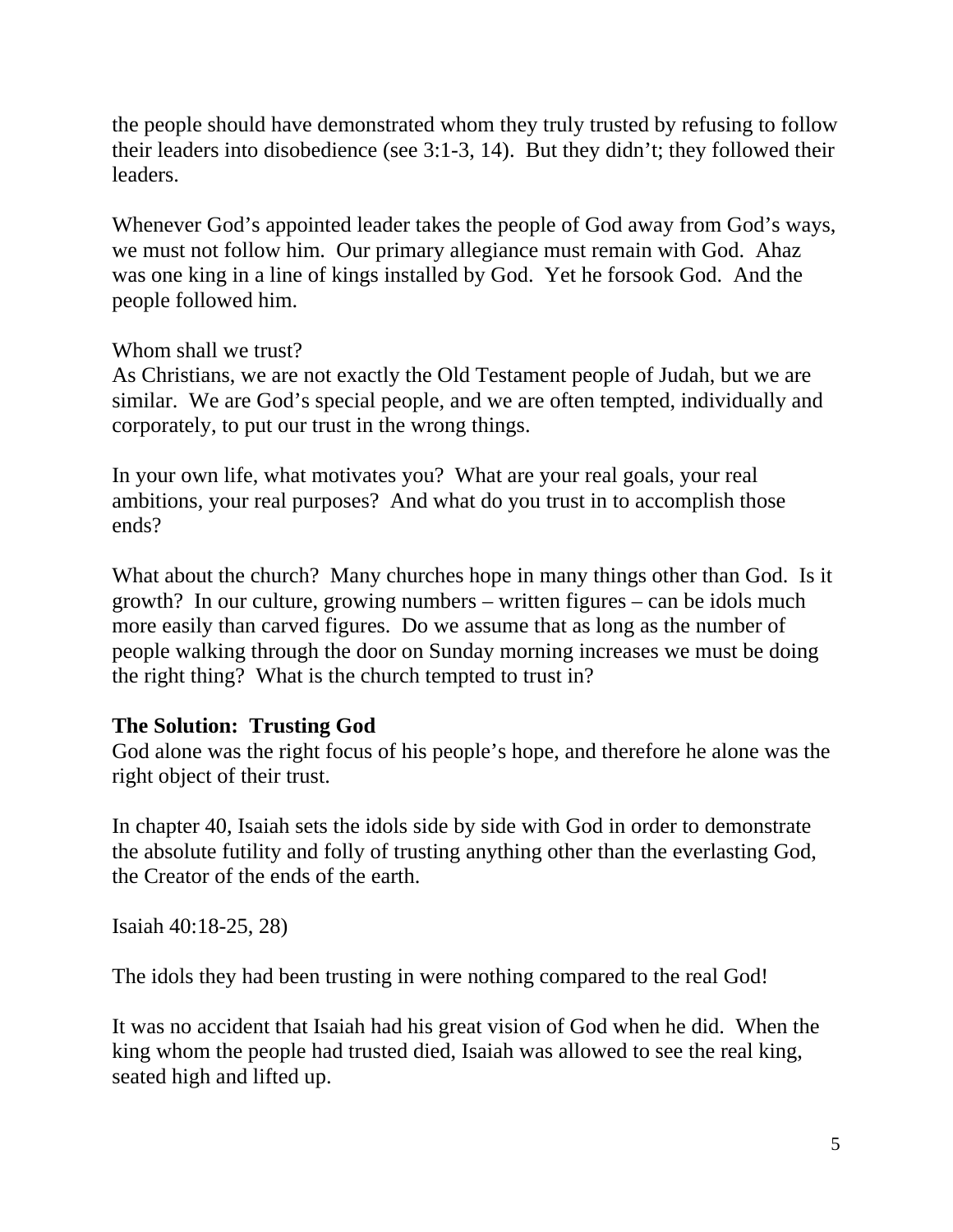# Isaiah 6:1-4

This is the one whom God's people should have always trusted in. It was never to be a great political leader like Uzziah, as godly as he may have been. After all, he died! That's not an insignificant fact. God called them to trust himself alone, and he used Isaiah to show that he alone was uniquely worthy of their trust.

# *Trusting God's coming judgment*

So he said he would come in judgment, both upon his own people and upon the nations. Much of this book is filled with oracles promising the judgment of God. "The Lord has a day of vengeance," Isaiah says (34:8).

In chapters 13-24, Isaiah promises God's judgment upon nation after nation. The thunder of God's wrath begins to roll in Babylon in chapter 13. It rolls on through Assyria, Moab, Damascus, Cush, Egypt, Babylon again, Edom, and Arabia in the following chapters. In chapter 22, Jerusalem hears the rumble of God's judgment. Tyre hears it in chapter 23. And then this vision of the storm of God's judgment reaches its cataclysmic finale in chapter 24.

Isaiah 24:1-3

# *Trusting God's coming deliverance and salvation*

God alone should be trusted not only because he is the one who will bring judgment, he is also the one who will bring deliverance and salvation.

Immediately before the thunder of God's judgment sounds in chapter 13, Isaiah lets us hear a song that will be sung on a future day of deliverance: "Surely God is my salvation; I will trust and not be afraid. The Lord, the Lord, is my strength and my song; he has become my salvation."

He promises to save, and then he keeps his promise. The Assyrian troops had surrounded Jerusalem. And now, picking the story up, we find that the Assyrian commander proceeds to threaten the city's inhabitants, speaking in Hebrew. Several Israelite leaders ask the commander to speak in Aramaic, in order not to disturb the masses of listening Israelites, most of whom could not understand Aramaic, but he continues in Hebrew, wanting all the people to hear. He shouts, "Do not let Hezekiah mislead you when he says, 'The Lord will deliver us.' Has the god of any nation ever delivered his land from the hand of the king of Assyria? Where are the gods of Hamath and Arpad? Where are the gods of Sepharvaim? Have they rescued Samaria from my hand? Who of all the gods of these countries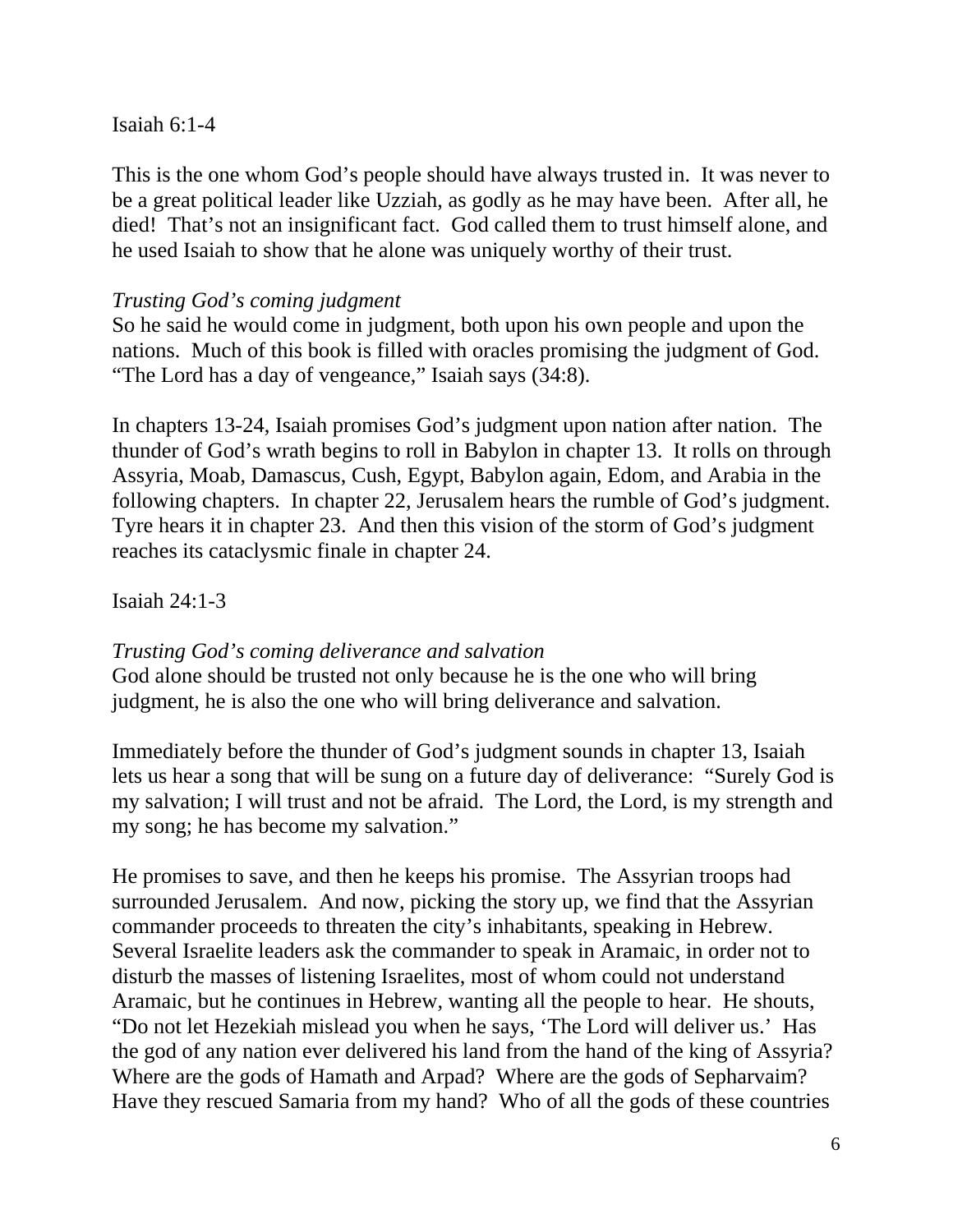has been able to save his land from me? How then can the Lord deliver Jerusalem from my hand?" (Isaiah 36:18-20).

Sure enough, in the very next chapter the Lord tells Isaiah to tell King Hezekiah to tell the king of Assyria what God thinks of Assyria's threat.

Isaiah 37:23-29

And this is exactly what happens. God delivers Jerusalem from a hundred and eighty-five thousand Assyrian troops.

Isaiah 37:36-38

When Jerusalem had no other hope, God came as their helper.

#### *Whom shall we trust?*

As we read through the book of Isaiah, we see that God is utterly unique. There is no one like him. No one else has the moral purity of God. No one else is as righteous as God. And yet no one else is as loving as God. Indeed, one of the most striking things about the book of Isaiah is the tenacity of God's love for his unfaithful people. Again and again they turn from him and spurn him. They trust in other things. And again and again God tenaciously pursues them.

## **The Solution Sharpened: Hoping and Trusting in Christ**

As you read through the book of Isaiah, it gradually becomes clear that God's great plan for his people and for the world narrows in on one person. "See, I lay a stone in Zion, a tested stone, a precious cornerstone for a sure foundation; the one who trusts will never be dismayed" (28:16).

A stone? A tested stone? A precious cornerstone?

## *Hoping in a coming Messiah-King*

In the first half of Isaiah, the prophet instructs the people to look to a messiah figure. Now, in the Old Testament, every king of Israel and Judah was a "messiah." Messiah simply means "anointed one." But this was the Messiah. This was the King of kings that God revealed to Isaiah. "A king will reign in righteousness and rulers will rule with justice" (32:1).

But this coming one would be far more than just a good king.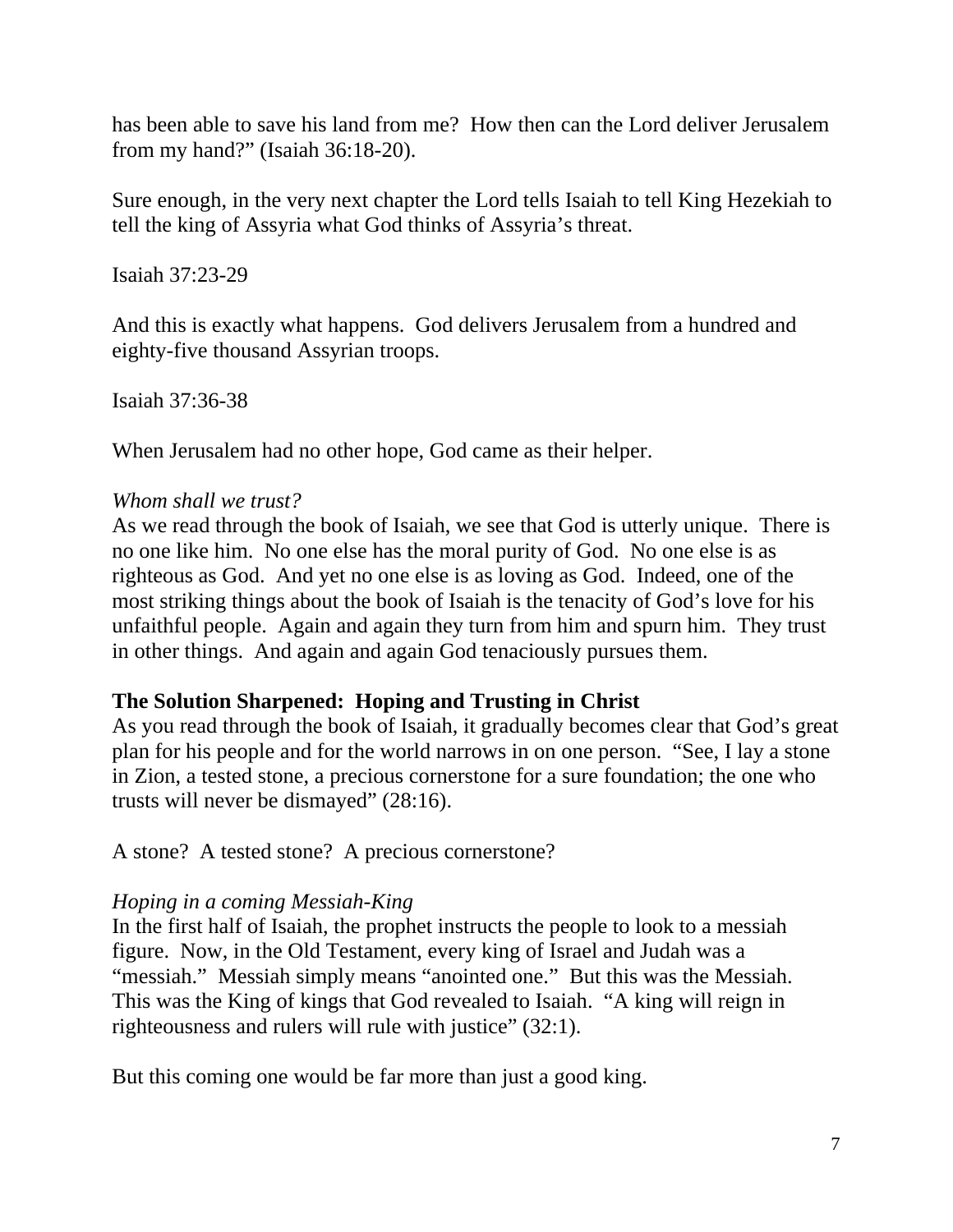Isaiah 9:6-7

Indeed, this one called "Wonderful Counselor" and "Mighty God" would have the Spirit of God upon him in a special way: "The Spirit of the Lord will rest on him – the Spirit of wisdom and of understanding, the Spirit of counsel and of power, the Spirit of k knowledge and of the fear of the Lord" (11:2; cf. 11:1-5)

# *Hoping in a coming servant*

God promised his people this coming kingly figure; but as we continue reading into the second half of Isaiah, we find that another figure emerges, one that God calls "my servant." This servant would also have God's Spirit upon him, and he too would bring justice to the nations (see 42:1-4). He would also save both Jews and Gentiles, bringing salvation to the ends of the earth (see 49:1-7).

But not all things would be bright for this servant. He would listen to *God*, but not everyone would listen to *him*.

Isaiah 50:4-10a

The question that cries out throughout the book of Isaiah is this: how would a holy God forgive and restore the very people he charges with rebellion? They would even beat, mock, and spit upon this servant!

Well, the answer comes through this same servant, particularly in the remarkable passage we often read in church – Isaiah 52:13-53:12. Right now, let's look at just the end? "After the suffering of his soul, he will see the light of life and be satisfied; by his knowledge my righteous servant will justify many, and he will bear their iniquities" (53:11). That very beating, mocking, and spitting, it turns out, would serve an unexpected end.

In Isaiah, God's solution is not simply an abstract, unfocused picture of himself as a deliverer; it is a focused picture of a person, a servant. This servant listens perfectly to God and yet he suffers and is rejected in order to bear the sins of God's people.

#### *Hoping in Jesus as this one*  And who is this one? In chapter 61, we are given a tremendous clue.

Isaiah 61:1-2